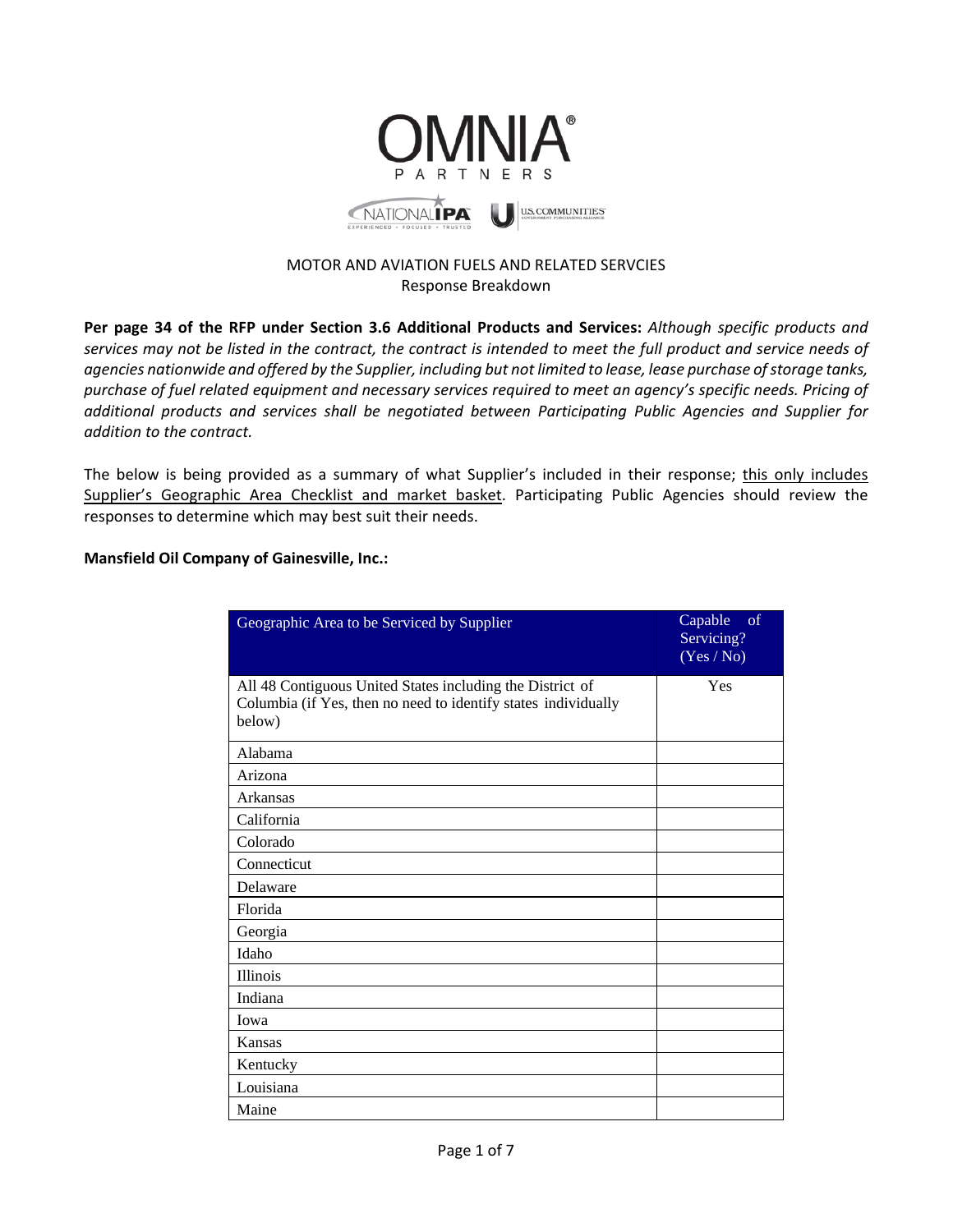| Maryland             |  |
|----------------------|--|
| Massachusetts        |  |
| Michigan             |  |
| Minnesota            |  |
| Mississippi          |  |
| Missouri             |  |
| Montana              |  |
| Nebraska             |  |
| Nevada               |  |
| New Hampshire        |  |
| New Jersey           |  |
| New Mexico           |  |
| New York             |  |
| North Carolina       |  |
| North Dakota         |  |
| Ohio                 |  |
| Oklahoma             |  |
| Oregon               |  |
| Pennsylvania         |  |
| Rhode Island         |  |
| South Carolina       |  |
| South Dakota         |  |
| Tennessee            |  |
| <b>Texas</b>         |  |
| Utah                 |  |
| Vermont              |  |
| Virginia             |  |
| Washington           |  |
| West Virginia        |  |
| Wisconsin            |  |
| Wyoming              |  |
| District of Columbia |  |

Market Differential Price includes (but is not limited to):

- Reformulated Gasoline
- Conventional Gasoline
- Ethanol Blended Gasoline
- Finished Aviation Gasoline
- Kerosene-Type Jet Fuel
- Diesel Fuel
- Biodiesel Blends
- Renewable Green Diesel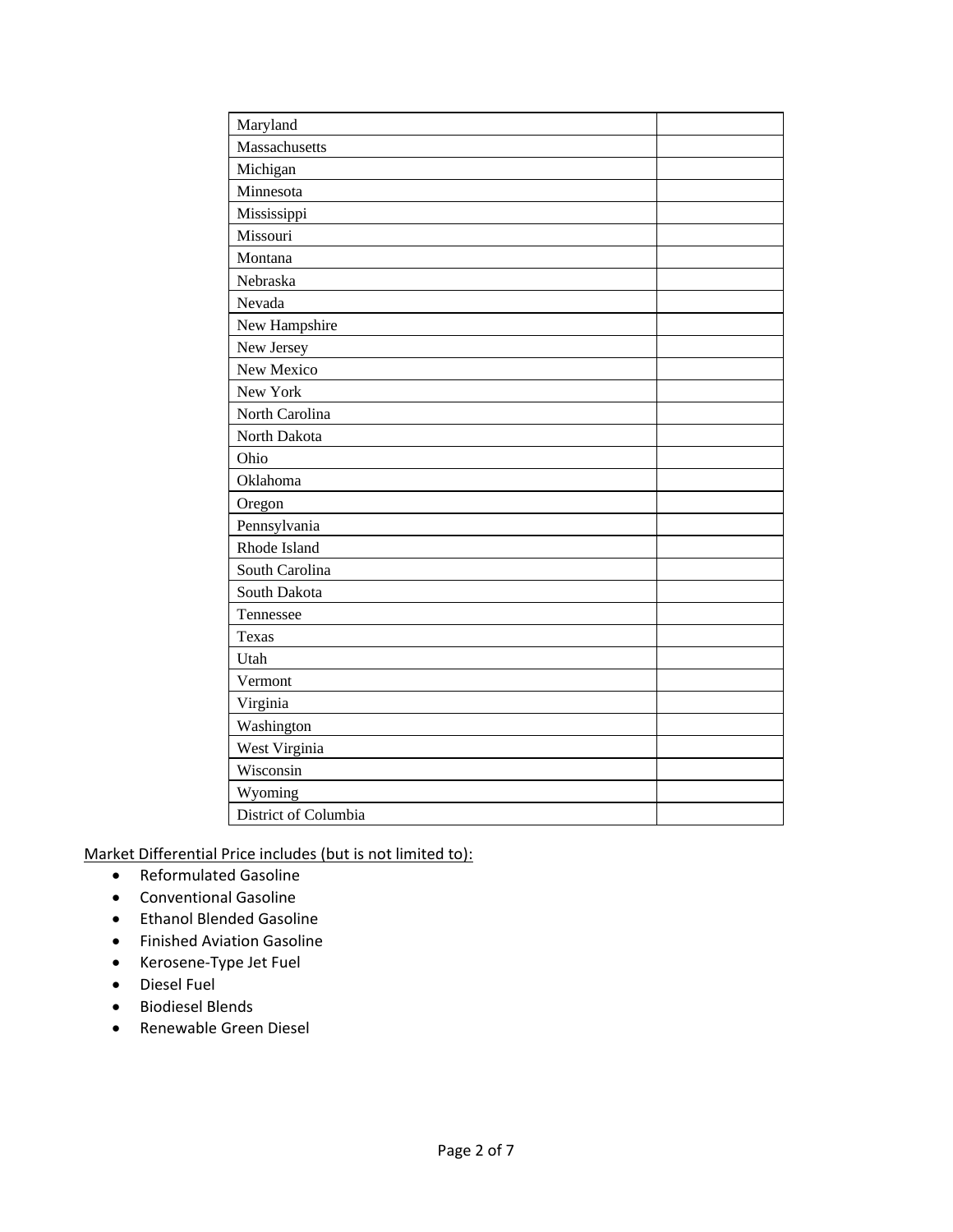## **Martin Eagle Oil Company, Inc.**

| Geographic Area to be Serviced by Supplier                                                                                            | Capable<br>- of<br>Servicing?<br>(Yes/No) |
|---------------------------------------------------------------------------------------------------------------------------------------|-------------------------------------------|
| All 48 Contiguous United States including the District of<br>Columbia (if Yes, then no need to identify states individually<br>below) | N <sub>0</sub>                            |
| Oklahoma                                                                                                                              | Yes                                       |
| Texas                                                                                                                                 | Yes                                       |

*\*2 states listed; states not listed above on the Geographic Area were not included as service areas by the Supplier.* 

Market Differential Price includes (but is not limited to):

- Reformulated Gasoline
- Ethanol Blended Gasoline
- Diesel Fuel
- Biodiesel Blends
- Renewable Green Diesel

#### **Petroleum Traders Corporation**

| Geographic Area to be Serviced by Supplier                                                                                            | Capable<br>-of<br>Servicing?<br>(Yes / No) |
|---------------------------------------------------------------------------------------------------------------------------------------|--------------------------------------------|
| All 48 Contiguous United States including the District of<br>Columbia (if Yes, then no need to identify states individually<br>below) | N <sub>0</sub>                             |
| Alabama                                                                                                                               | Yes                                        |
| Arizona                                                                                                                               | <b>Yes</b>                                 |
| Arkansas                                                                                                                              | <b>Yes</b>                                 |
| California                                                                                                                            | <b>Yes</b>                                 |
| Colorado                                                                                                                              | <b>Yes</b>                                 |
| Connecticut                                                                                                                           | <b>Yes</b>                                 |
| Delaware                                                                                                                              | <b>Yes</b>                                 |
| Florida                                                                                                                               | <b>Yes</b>                                 |
| Georgia                                                                                                                               | Yes                                        |
| Idaho                                                                                                                                 | Yes                                        |
| <b>Illinois</b>                                                                                                                       | Yes                                        |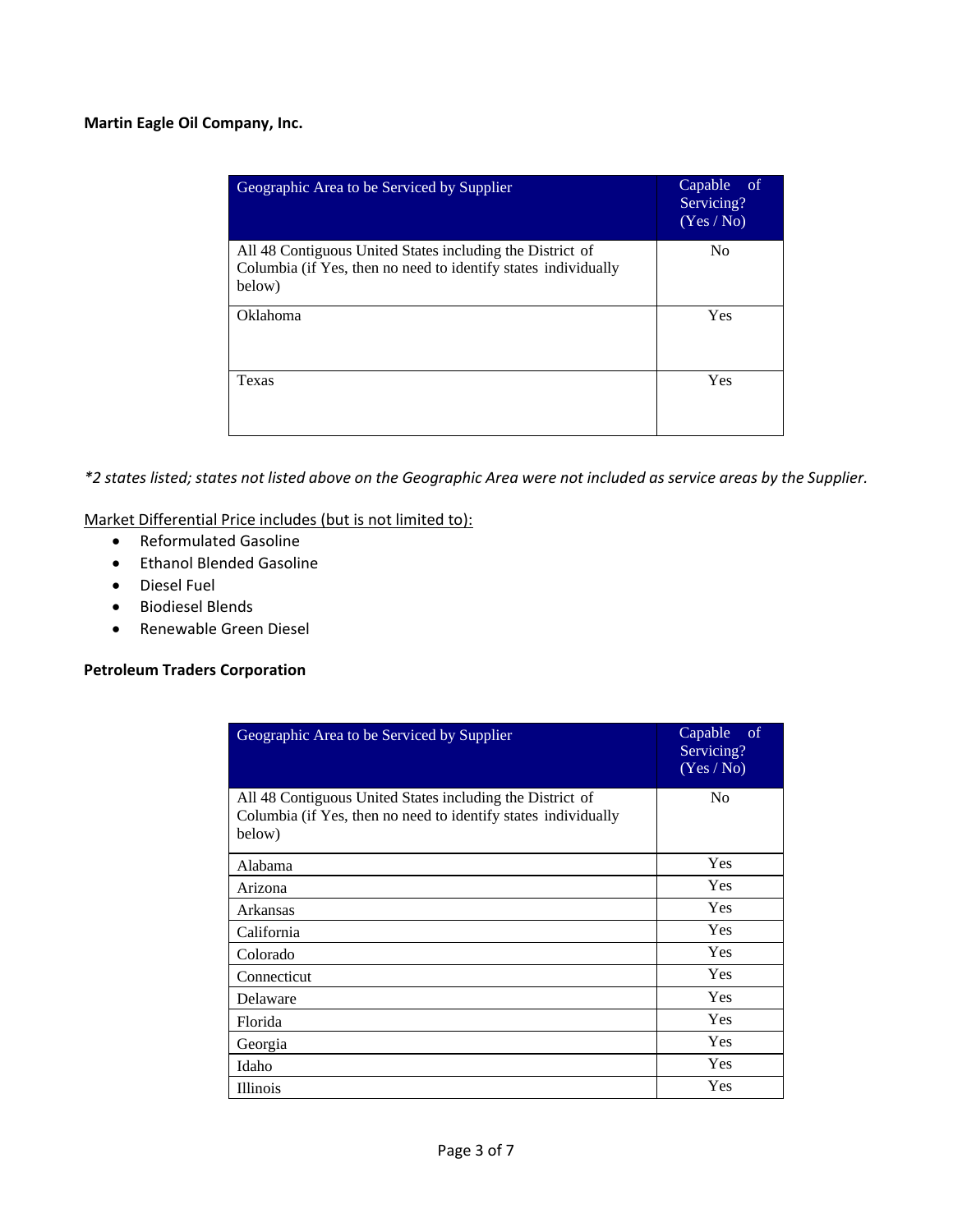| Indiana              | Yes               |
|----------------------|-------------------|
| Iowa                 | Yes               |
| Kansas               | Yes               |
| Kentucky             | Yes               |
| Louisiana            | Yes               |
| Maine                | Yes               |
| Maryland             | Yes               |
| Massachusetts        | $\overline{Y}$ es |
| Michigan             | Yes               |
| Minnesota            | Yes               |
| Mississippi          | Yes               |
| Missouri             | Yes               |
| Nebraska             | Yes               |
| Nevada               | Yes               |
| New Jersey           | Yes               |
| New Mexico           | Yes               |
| New York             | Yes               |
| North Carolina       | Yes               |
| North Dakota         | Yes               |
| Ohio                 | Yes               |
| Oklahoma             | Yes               |
| Oregon               | Yes               |
| Pennsylvania         | Yes               |
| South Carolina       | Yes               |
| South Dakota         | Yes               |
| Tennessee            | Yes               |
| Texas                | Yes               |
| Utah                 | Yes               |
| Virginia             | Yes               |
| Washington           | Yes               |
| West Virginia        | Yes               |
| Wisconsin            | Yes               |
| District of Columbia | Yes               |

*\*44 states listed; states not listed above on the Geographic Area were not included as service areas by the Supplier.* 

Market Differential Price includes (for Texas) (but is not limited to):

- Reformulated Gasoline
- Ethanol Blended Gasoline
- Diesel Fuel
- Biodiesel Blends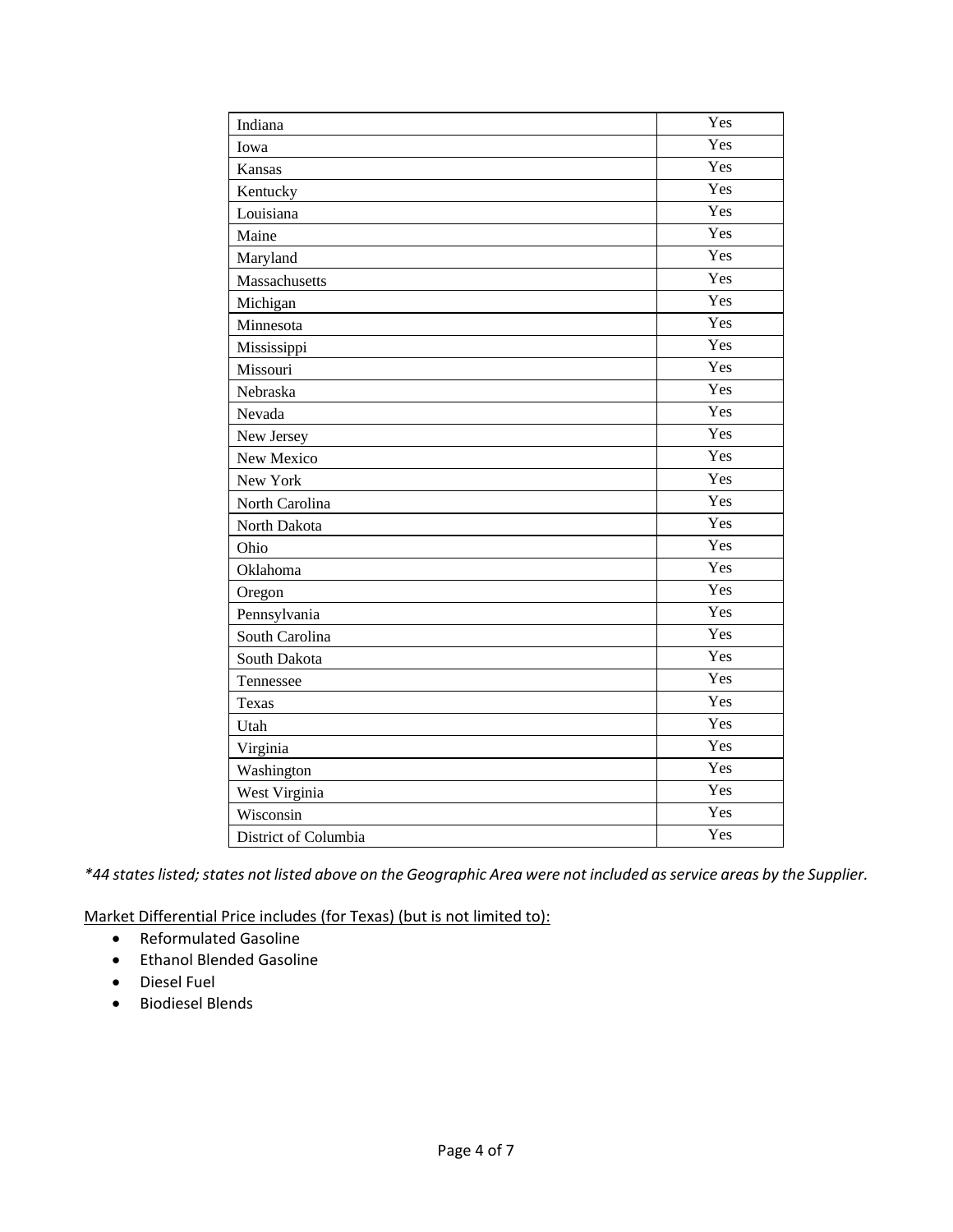#### **Pinnacle Petroleum, Inc.**

| Geographic Area to be serviced by Supplier                               | of<br>Capable<br>Servicing?<br>(Yes / No) |
|--------------------------------------------------------------------------|-------------------------------------------|
| All 48 Contiguous United States including the District of                | N <sub>0</sub>                            |
| Columbia (if Yes, then no need to identify states individually<br>below) |                                           |
| Arizona                                                                  | Yes                                       |
| California                                                               | Yes                                       |
| Florida                                                                  | Yes                                       |
| Idaho                                                                    | Yes                                       |
| Kentucky                                                                 | Yes                                       |
| Maryland                                                                 | Yes                                       |
| Montana                                                                  | Yes                                       |
| Nevada                                                                   | Yes                                       |
| New Mexico                                                               | Yes                                       |
| Oklahoma                                                                 | Yes                                       |
| Oregon                                                                   | Yes                                       |
| Rhode Island                                                             | Yes                                       |
| Texas                                                                    | Yes                                       |
| Utah                                                                     | Yes                                       |
| Washington                                                               | Yes                                       |
| Wisconsin                                                                | Yes                                       |

*\*16 states listed (17 including Hawaii); states not listed above on the Geographic Area were not included as service areas by the Supplier.*

Market Differential Price includes (but is not limited to):

- Reformulated Gasoline
- Ethanol Blended Gasoline
- Diesel Fuel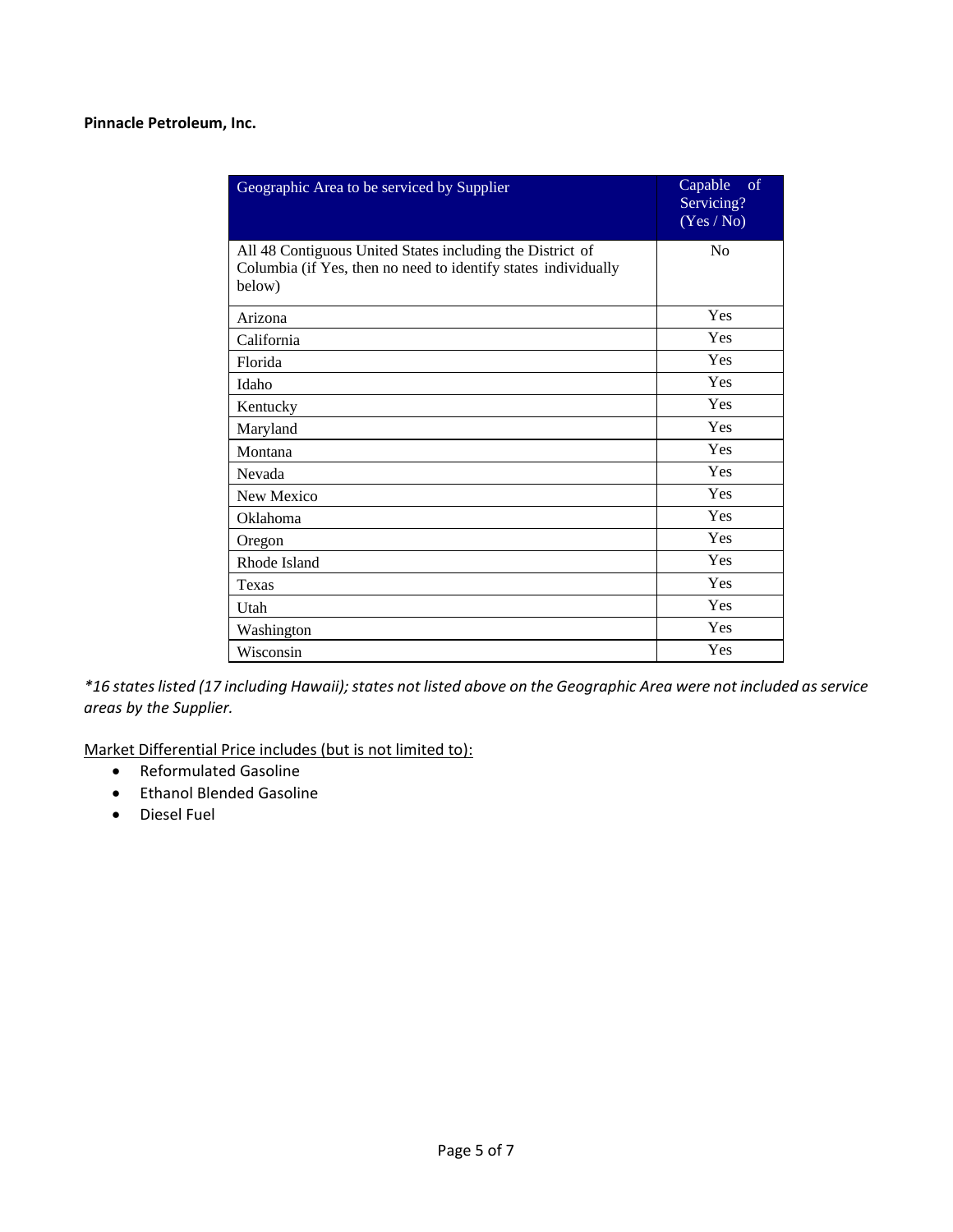# **Truman Arnold Companies dba TAC Energy**

| Geographic Area to be serviced by Supplier                                                                                            | of<br>Capable<br>Servicing?<br>(Yes / No) |
|---------------------------------------------------------------------------------------------------------------------------------------|-------------------------------------------|
| All 48 Contiguous United States including the District of<br>Columbia (if Yes, then no need to identify states individually<br>below) | Yes                                       |
| Alabama                                                                                                                               |                                           |
| Arizona                                                                                                                               |                                           |
| Arkansas                                                                                                                              |                                           |
| California                                                                                                                            |                                           |
| Colorado                                                                                                                              |                                           |
| Connecticut                                                                                                                           |                                           |
| Delaware                                                                                                                              |                                           |
| Florida                                                                                                                               |                                           |
| Georgia                                                                                                                               |                                           |
| Idaho                                                                                                                                 |                                           |
| Illinois                                                                                                                              |                                           |
| Indiana                                                                                                                               |                                           |
| Iowa                                                                                                                                  |                                           |
| Kansas                                                                                                                                |                                           |
| Kentucky                                                                                                                              |                                           |
| Louisiana                                                                                                                             |                                           |
| Maine                                                                                                                                 |                                           |
| Maryland                                                                                                                              |                                           |
| Massachusetts                                                                                                                         |                                           |
| Michigan                                                                                                                              |                                           |
| Minnesota                                                                                                                             |                                           |
| Mississippi                                                                                                                           |                                           |
| Missouri                                                                                                                              |                                           |
| Montana                                                                                                                               |                                           |
| Nebraska                                                                                                                              |                                           |
| Nevada                                                                                                                                |                                           |
| New Hampshire                                                                                                                         |                                           |
| New Jersey                                                                                                                            |                                           |
| New Mexico                                                                                                                            |                                           |
| New York                                                                                                                              |                                           |
| North Carolina                                                                                                                        |                                           |
| North Dakota                                                                                                                          |                                           |
| Ohio                                                                                                                                  |                                           |
| Oklahoma                                                                                                                              |                                           |
| Oregon                                                                                                                                |                                           |
| Pennsylvania                                                                                                                          |                                           |